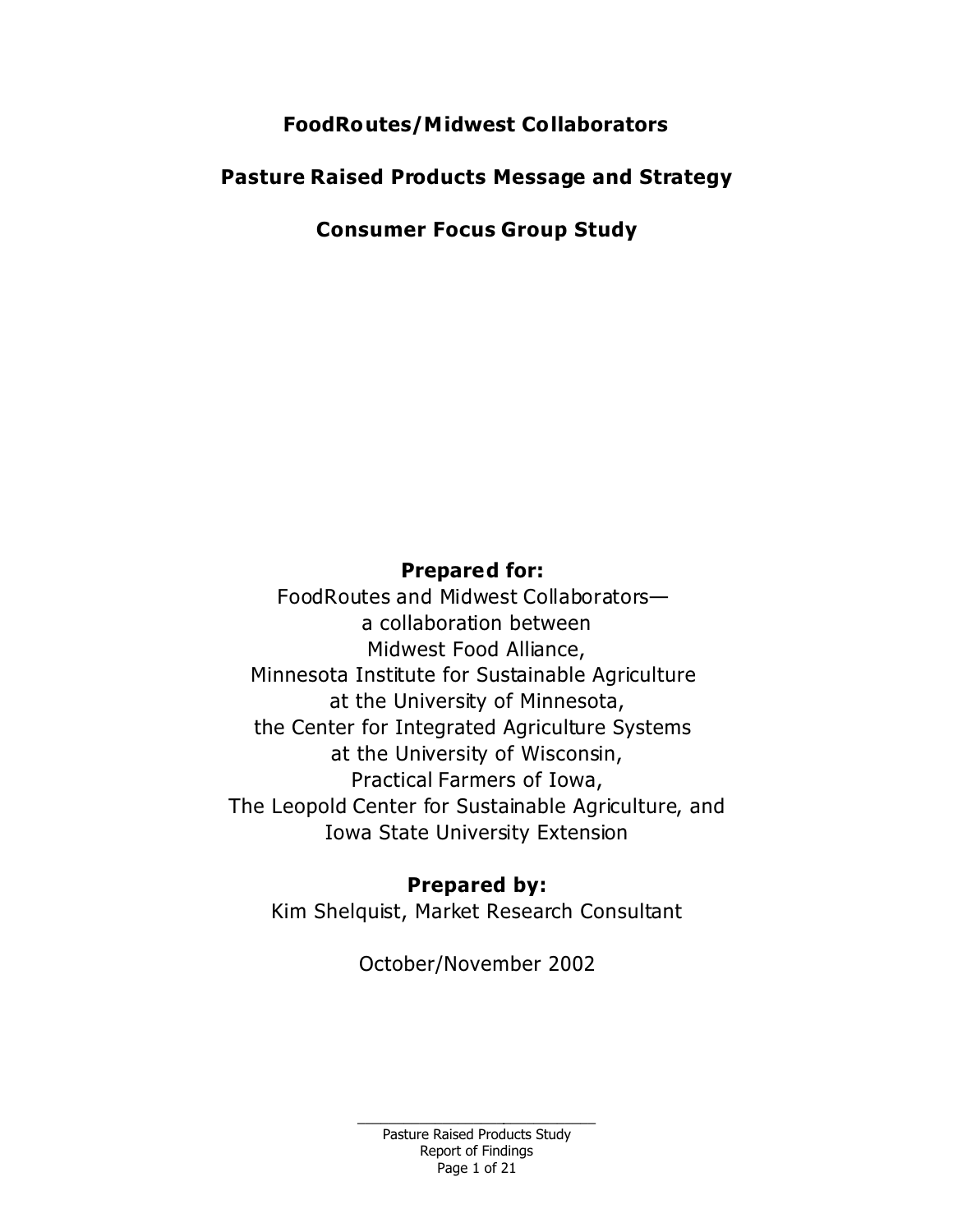# **FoodRoutes/Midwest Collaborators**

Pasture Raised Products Message and Strategy Focus Group Study October/November 2002

## **I. About the Study**

Six focus groups were held across the Midwest on behalf of FoodRoutes and the Midwest Collaborators. These groups were held in support of the development of key marketing messages for use by producers of pasture raised products and to further assist producers in planning marketing efforts for these products. Discussions included:

Participants' general food buying habits; Issues related to meat, poultry and dairy products; Appropriate production terms for use in marketing these products and their benefits; Messages for use in marketing these products; and Feedback on overall communications and marketing strategies.

All groups lasted approximately two hours. One group was held in each of the following Midwest cities.

| <b>Group A:</b><br><b>Group B:</b> | October 14, 2002<br>Group makeup:<br>October 15, 2002<br>Group makeup: | Minneapolis/St. Paul, Minnesota<br>6 males, 5 females<br>Rochester, Minnesota<br>5 males, 6 females |
|------------------------------------|------------------------------------------------------------------------|-----------------------------------------------------------------------------------------------------|
| <b>Group C:</b><br><b>Group D:</b> | October 21, 2002<br>Group makeup:<br>October 22, 2002                  | Madison, Wisconsin<br>4 males, 8 females<br>Stephens Point, Wisconsin                               |
|                                    | Group makeup:                                                          | 1 male, 10 females                                                                                  |
| <b>Group E:</b>                    | October 28, 2002<br>Group makeup:                                      | Des Moines, Iowa<br>5 males, 5 females                                                              |
| <b>Group F:</b>                    | October 29, 2002<br>Group makeup:                                      | Waterloo, Iowa<br>7 males, 5 females                                                                |

Participants were recruited by professional research firms in each area using criteria determined by FoodRoutes and Midwest Collaborators. Criteria included:

Primary food buyer for household; Tendency to recycle and see some impact of food buying habits on the environment;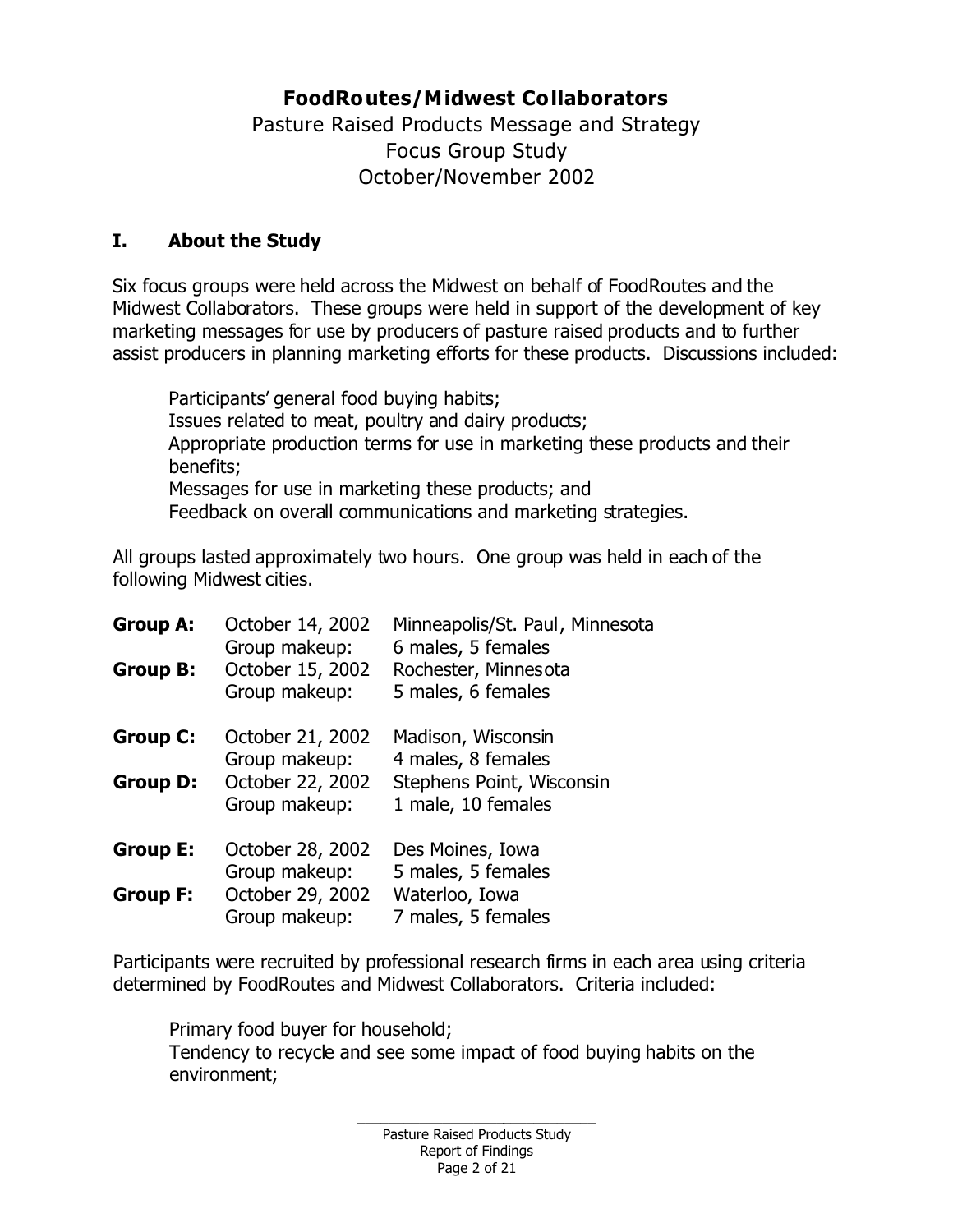Mix of gender and age; High school diploma or higher; and Minimum of \$40K household income\*

\* Income requirements were reduced in the Stephens Point area to better match local averages.

Potential participants working in the market research, advertising or food production and distribution industries were screened out of these focus groups.

It's important to remember that focus group participants are not randomly selected and therefore not representative of a specific population. Focus groups are considered qualitative research and, unlike with quantitative research, the results cannot be projected onto a larger population.

All focus groups were moderated by Kim Shelquist, an Iowa-based communications and marketing research specialist.

## **II. Executive Summary**

**Participants raise many issues.** These groups reveal a wide range of issues related to meat, poultry and dairy purchases. They include:

> Respondents shop for food in a variety of places, but convenience is key to regular visits; Coupons and other incentives lead respondents to try new products; Respondents buy meat and poultry according to how it looks; Expiration date and past brand experience guide dairy purchases; Healthy is important, but not at the expense of taste; Ease of use of the product and price are key; Many respondents have bought direct from the farmer, but some resist buying in bulk and paying higher processing fees; Respondents don't always trust their food source – whether it's a large corporation or a local farmer – to provide safe, quality food; Respondents are most concerned about disease and bacteria, less concerned with hormones and antibiotics; Name of technique (i.e., pasture raised, free range, etc.) is less important that having a standard definition for that term that they can trust; Respondents need to know there are standards for this type of production and that someone is making sure those standards are met; Products need a unifying identity or brand – even when the product is offered by a variety of producers; Consumers are overloaded with information – both positive and negative – and don't know what to believe;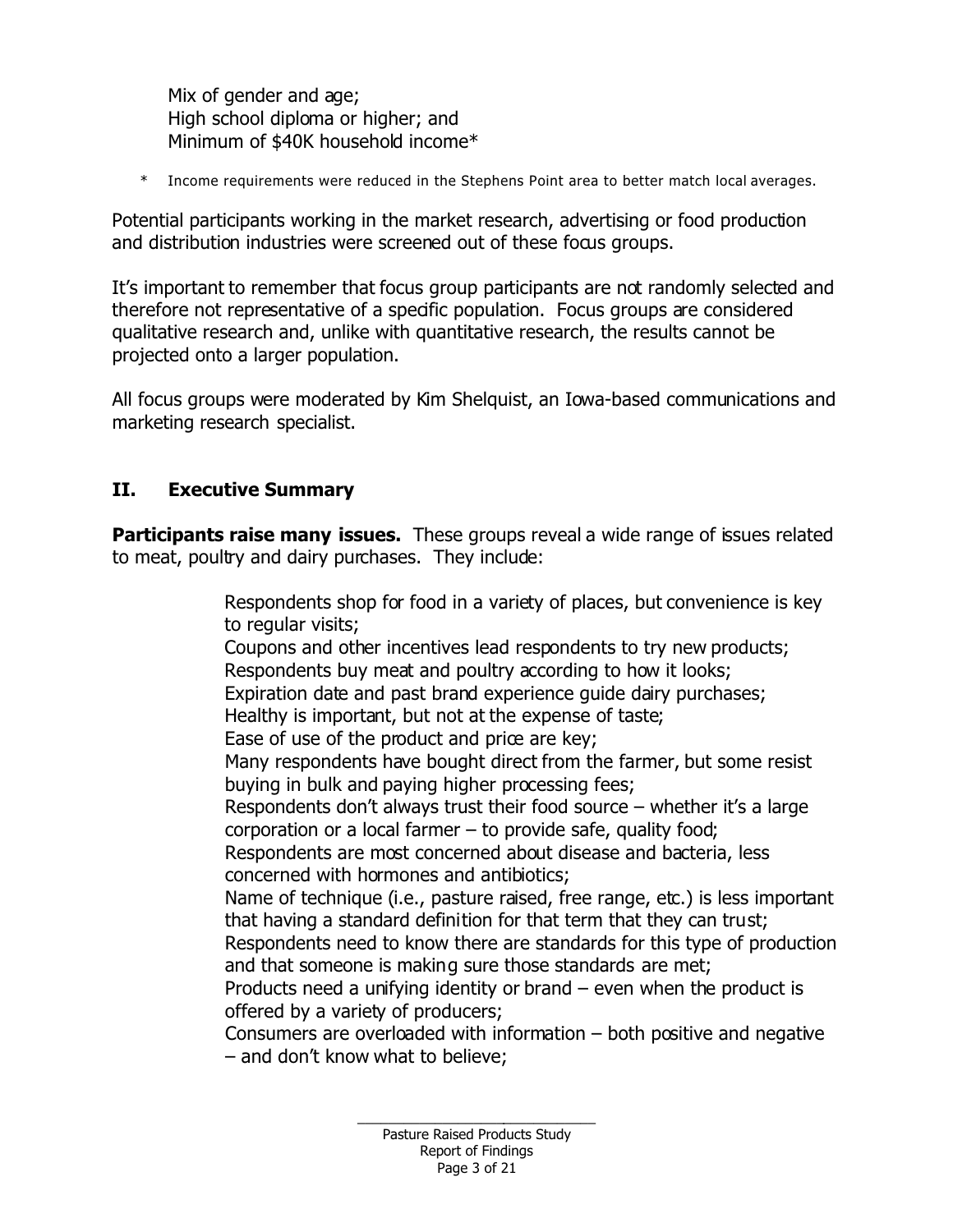Respondents say to really catch their attention, product marketing must emphasize the direct benefits to the consumer (i.e., low fat, healthier, etc.);

Environmental benefits of this type of production aren't obvious to the consumers in these groups; and

Respondents do see the benefits to local farmers and the local economy.

**In general, pasture raised is the term these participants favor.** They say they like that it brings to mind less confined animals and a farmer caring for those animals  $$ primarily cows and chickens. That said, respondents aren't unanimous on this issue. Some like free range, saying they've had free range eggs and chickens that were of high quality. Grass fed has some supporters but largely raises questions about supplemental feed in the off-season. Natural also has supporters who see it as implying less chemical use, but many say this term is vague and overused.

**Regardless of term, a definition and standards must be set.** These respondents are mostly confused by the terms presented in these groups. They say they have to know what the term means and that someone is checking to make sure that products labeled with that term go through a verification process.

**Opportunities and barriers exist to marketing pasture raised products.** On the one hand these respondents say they are open to trying new products. They care about the potential health benefits they see in pasture raised products. They want to support local farmers and have some concerns about animal welfare. On the other hand, these respondents say they are less likely to trust products produced without regulation. They also expect these products to cost more and that means they must be of noticeably higher quality. Respondents also question how convenient these products are to find and use.

**Respondents must know what's in it for them.** While they say they care about the environmental benefits and they want production techniques to keep animal wellbeing in mind, they really care about how the product benefits them and their families. In the end their purchase decisions are based on convenient access to healthy, good tasting food at a reasonable price. Any slogans, messages or brands used to market pasture raised products must emphasize these characteristics.

**Respondent ask for traditional communications.** These respondents say they get their information about food issues from traditional media (i.e., television, radio, print, etc.) and they do pay attention to advertising. Their responses also indicate that word of mouth from friends and family is a potentially powerful tool for combating their lack of trust in untried products.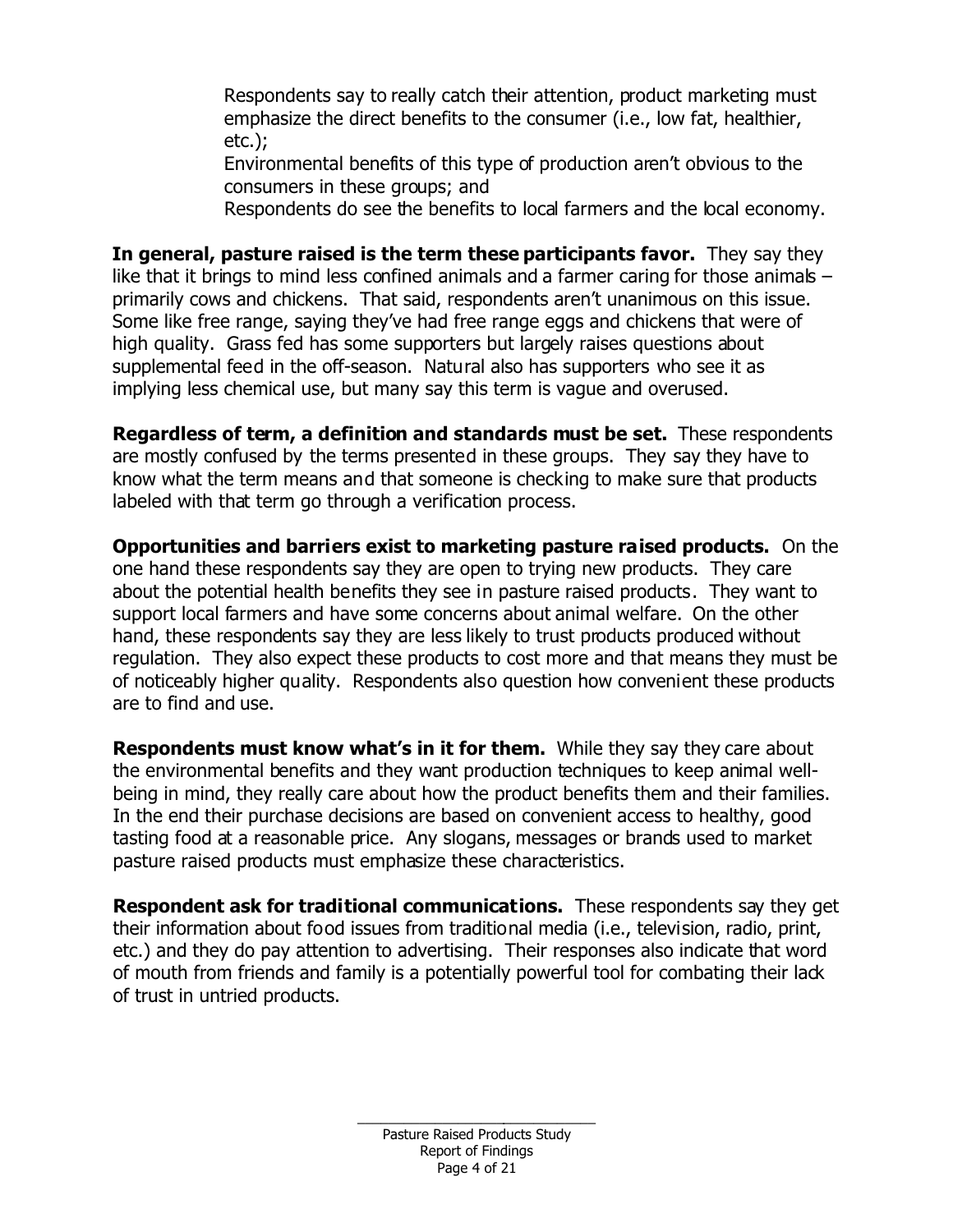## **III. Summary of Key Findings**

**Respondents shop in a variety of places, but convenience is key.** Traditional grocery stores, convenience stores, farmers markets, super stores, roadside stands, butcher shops, bakeries and even online – you name it and these respondents have probably shopped it. However, in order for these folks to add it to their list of regular stops, it has to be convenient (i.e., on their way home from work, in the neighborhood, etc.).

*I go on cost and convenience – the amount of time I have to shop and if I'm already in that area.*

*Open 24 hours [is good] so I can go when the kids are sleeping.*

*If I'm looking for something special I go to Lund's or Byerly's.*

**Incentives get respondents to try a new place or product.** Coupons, sales promotions and taste samples top the list of motivators when it comes to getting most of these respondents to try a new source for food items or a new food product. Close runners up include recommendations from friends and family, taste bud tempting advertising campaigns and anything "new."

*Samples, the little tasting options get me to try new things.*

*Coupons, a lot of time the Sunday paper will have really good store coupons.*

*Sales help us try new things. When new places open up, we tend to try them.*

*I go somewhere new either due to word of mouth or if I hear an advertisement.*

**Looks sell meat and poultry, date and brand are it when it comes to dairy.** Most of these respondents say when it comes to meat and poultry they want to see the product to check for freshness and fat deposits. They want to be sure the package is clean and not bloody or  $-$  in the case of poultry  $-$  slimy. Some say they check the date on the package, but acknowledge that they've seen too many stories about repackaging to truly trust that.

*Packaging makes a big difference to me. I like to see [the meat].*

*[I look at] leanness, how much fat is around it. Also the color.*

*I don't want bloody packages.*

*Not brown . . .*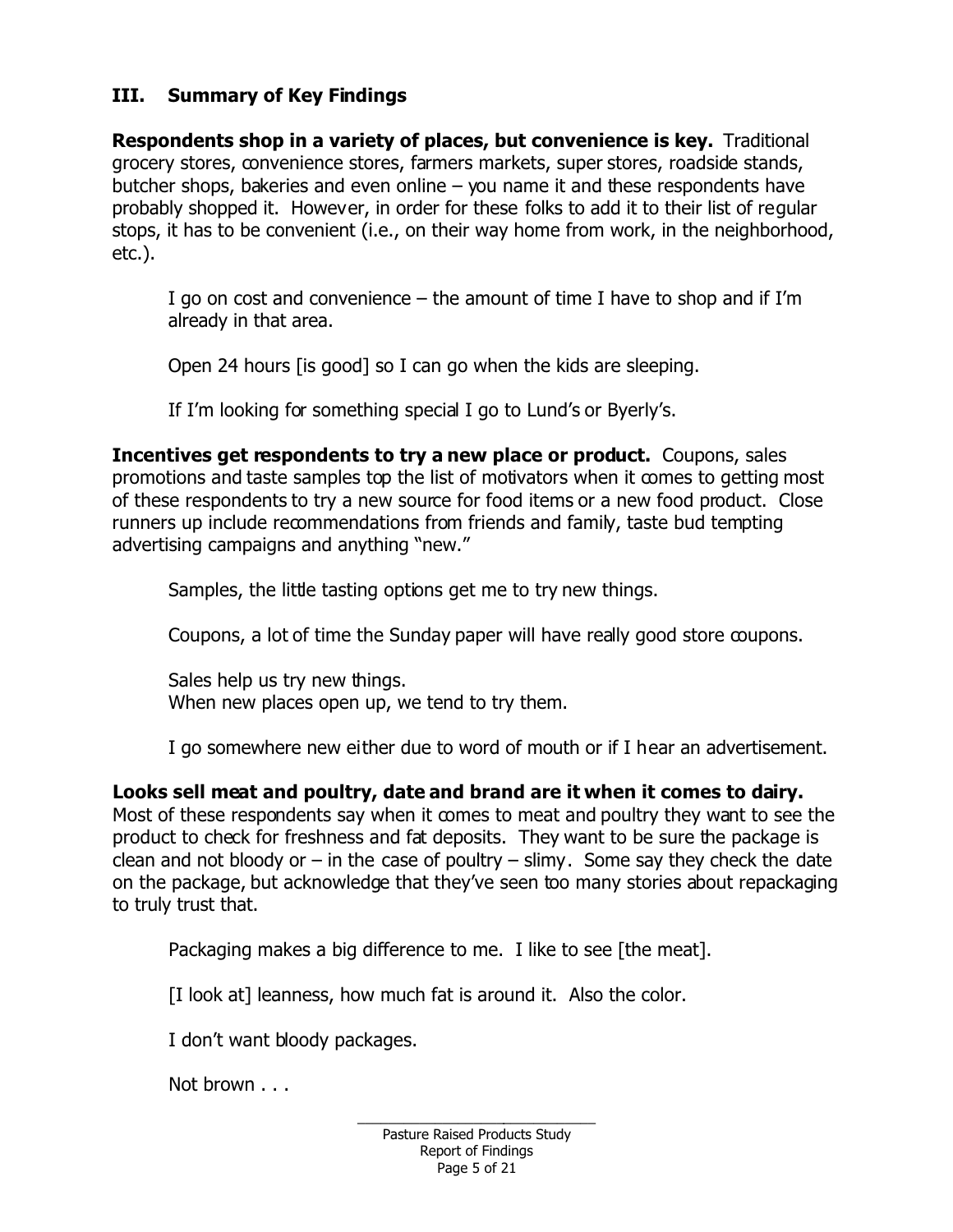*I do look at that little expiration date. Though now I've seen the reports that they actually change that date.*

When it comes to dairy, it's the expiration date these respondents look for first. Many say they always look for the package with the longest time remaining until that expiration date. Brand is also key when it comes to dairy products – much more so than with meat and poultry.

*[I look at] the expiration date. If it's even close that scares me.*

*Brand, because my family loves the Land of Lakes American cheese. Nothing else comes close.*

*I always buy Morning Glory milk. I don't care how much it costs. The other stuff doesn't seem to stay fresh as long.*

*My kids complain about the taste if I buy Walmart milk. They say it tastes plastic-y.*

**Healthy is the goal – but not at the expense of taste.** Whether it's meat, poultry or dairy, these respondents say they tend to look for foods they think are healthy for their families. Most say they look at fat content when they buy. Many look to the label for sodium and fiber information. A few of these respondents say they look for meat, poultry and dairy products that are labeled hormone and antibiotic free. In the end, though only one of these respondents said they consistently pick healthy over taste if they have to make that choice.

*We try to use more ground turkey, not because we're worried about ground beef, but because the turkey is healthier.*

*I do look at the fat content. If the taste is the same and the fat is lower in one, I will always pick that.*

*Taste is important to us. For instance we found that Cub has a wonderful filet. Now we go there because it's a great price and it tastes good.*

**Convenience and price matter.** Ease of use and price don't always get top billing when it comes to product selection, but they are key factors in choice of cut and product selection. Special occasions are the exception to this rule. When these respondents are making a meal for guests or celebrating a special occasion they say they are more likely to spend the extra money and time to make a great meal.

*I buy the chicken skinned, boned – the less I have to do to it the better.*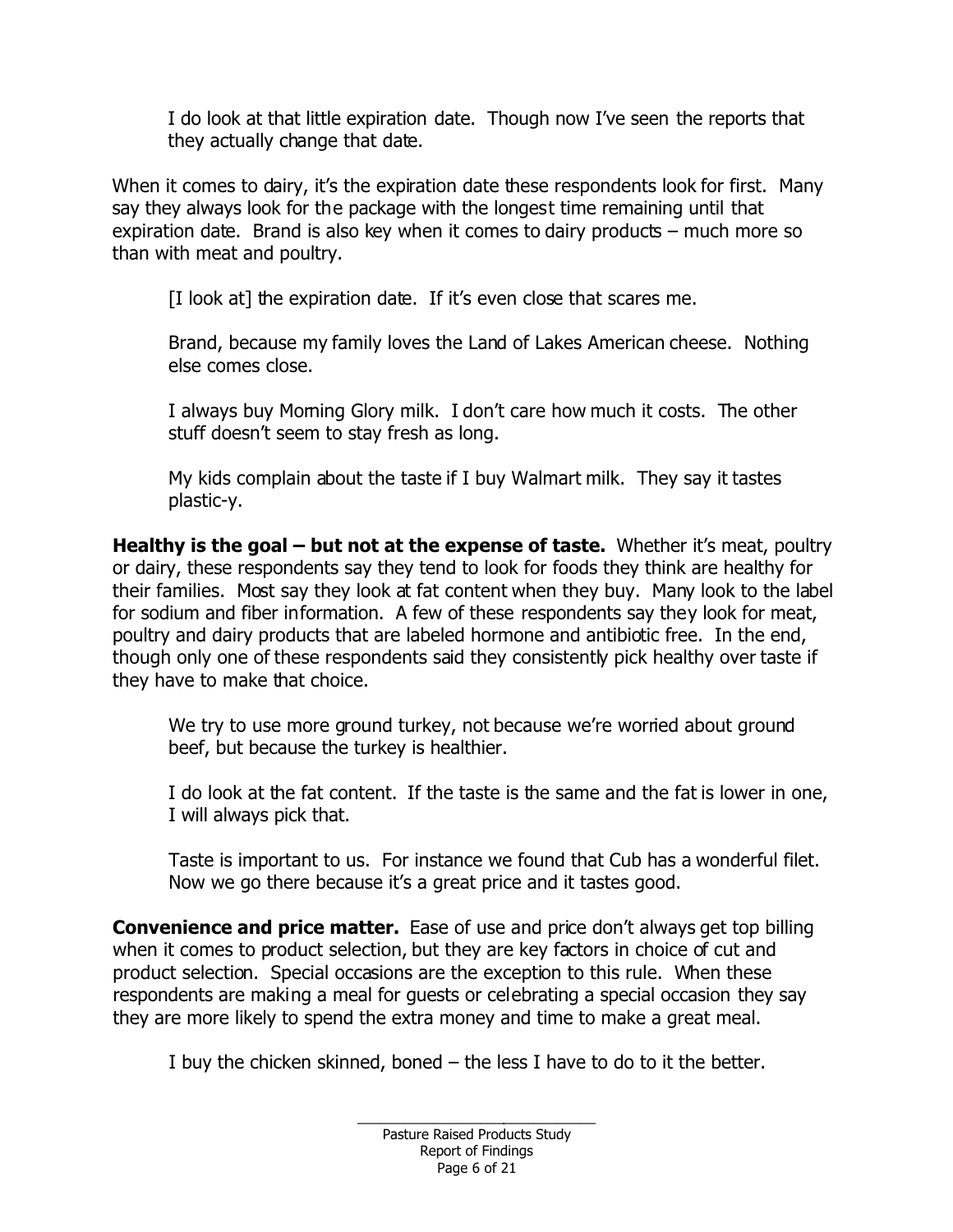*I don't buy frozen meat because defrosting it is one more step I have to do before I eat it.*

*I always try to find a happy medium between quality and price. You can go to Woodlands and get really cheap meat but you might as well eat the package.* 

*I do stock up on good meat when it's on sale.*

**Many respondents have bought meat and poultry direct from farmer but problems surface.** Several participants in each of these groups currently buy meat and poultry from farmers or have bought product that way in the past. Most express satisfaction with the actual product. The problem, they say, is that they either can't eat all the meat before it begins to get old *or* they end up with a bunch of cuts they don't want. Some say they quit buying meat this way when prices went up for processing.

*We used to get a ½ cow from a family member, but now that it's just my wife and me we just can't eat that much meat before it gets old.*

*I get chickens from my Dad, but I still buy the frozen chicken breast and wings for when we want something quick.*

We used to buy direct from the farmer to save money. You would get the whole *thing for the same price per pound you paid for hamburger. Now you're better off to go to the store and just buy the cuts you want.*

**Corporate giant or local farmer, trust is lacking.** With a few exceptions, these respondents aren't particularly trusting of the corporations currently providing their food products. They've seen too many Dateline NBC and 20/20 reports to believe they can feel comfortable that what they see is what they get when it comes to grocery shopping.

*I do look at that little expiration date. Though now I've seen the reports that they actually change that date.*

This same level of skepticism appears to apply to the local farmer. Even many of these respondents who say they shop farmers markets and roadside stands say they simply won't consider buying meat, poultry or dairy this way. They say they have no way of knowing how the food is produced and processed and whether it meets standards for safety. And what if the product is bad, they ask. They don't see any recourse for tainted or just plain bad tasting products.

*I think there's a perception that if you go and deal directly with the farmer that you aren't assured the same kind of quality control. If you go to Hy-Vee you think that the USDA has checked that and that if you get sick you will have some recourse.*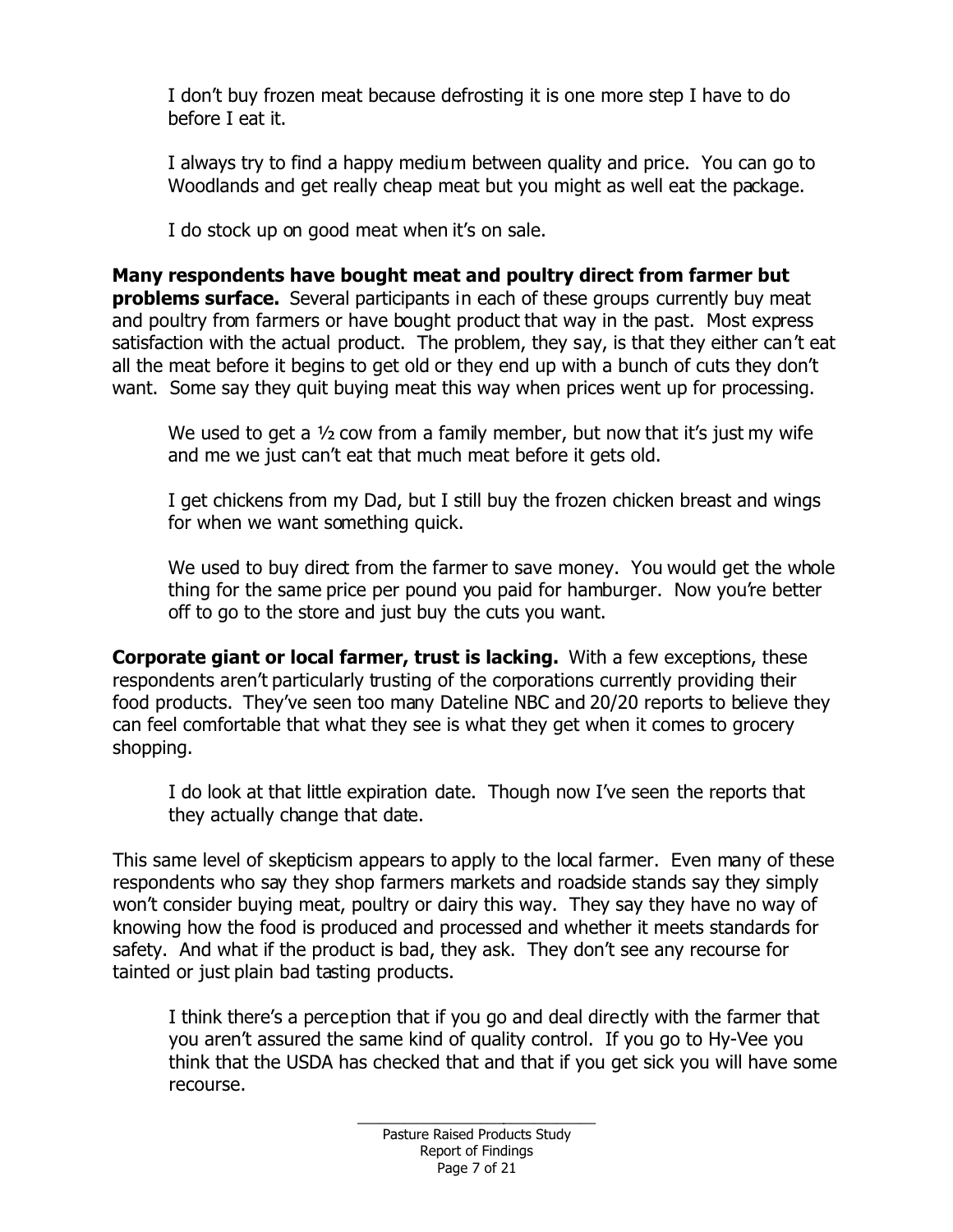*My husband wanted to buy from a farmer, but I said we don't even know this person. It's bad enough going to Cub.*

*I like this idea of the guy in the white coat who works for USDA, he's looking the meat over, he's smelling it . . .*

**Disease and bacteria cause most concern.** While many of these respondents say they worry about the use of hormones and antibiotics, the hands-down winners when it comes to worrying about food safety are e-coli, salmonella, mad cow disease and other illness causing bacteria. Several of these respondents say they look for hormone-free and antibiotic-free products and many say they buy organic food when it's available and not priced prohibitively, but nearly all these respondents *worry* about diseases caused by meat. Many say they don't see how buying from a local farmer is going to prevent these concems.

*I'm always concerned about salmonella. I have a friend who told me to beware of a certain brand of chicken because they have poor processing.*

*I think you'd have to be living under a rock if you haven't heard about this big beef recall.*

*I don't even trust the FDA, the only thing I trust is temperature [to kill the bacteria].*

*Because of the scares there are other meats I buy now because I don't want to worry about e-coli.*

*I don't eat that much meat anymore. I'm almost a vegetarian and it's only because of all these scares.*

**Pick a name, any name – it's the definition that matters.** While these respondents do have favored terms for the production technique outlined in these discussions (see section III), what they really need is a commonly understood definition of the term when it's used to label a product. The problem, they say, is that all the terms presented – free range, grass fed, pasture raised, natural – mean different things to different people.

*I just see buzzwords on the package that don't mean anything. . . . When you see pasture raised, we would all have five different meanings.*

*It would mean more if you saw a marketing campaign that explained the standards for pasture raised.*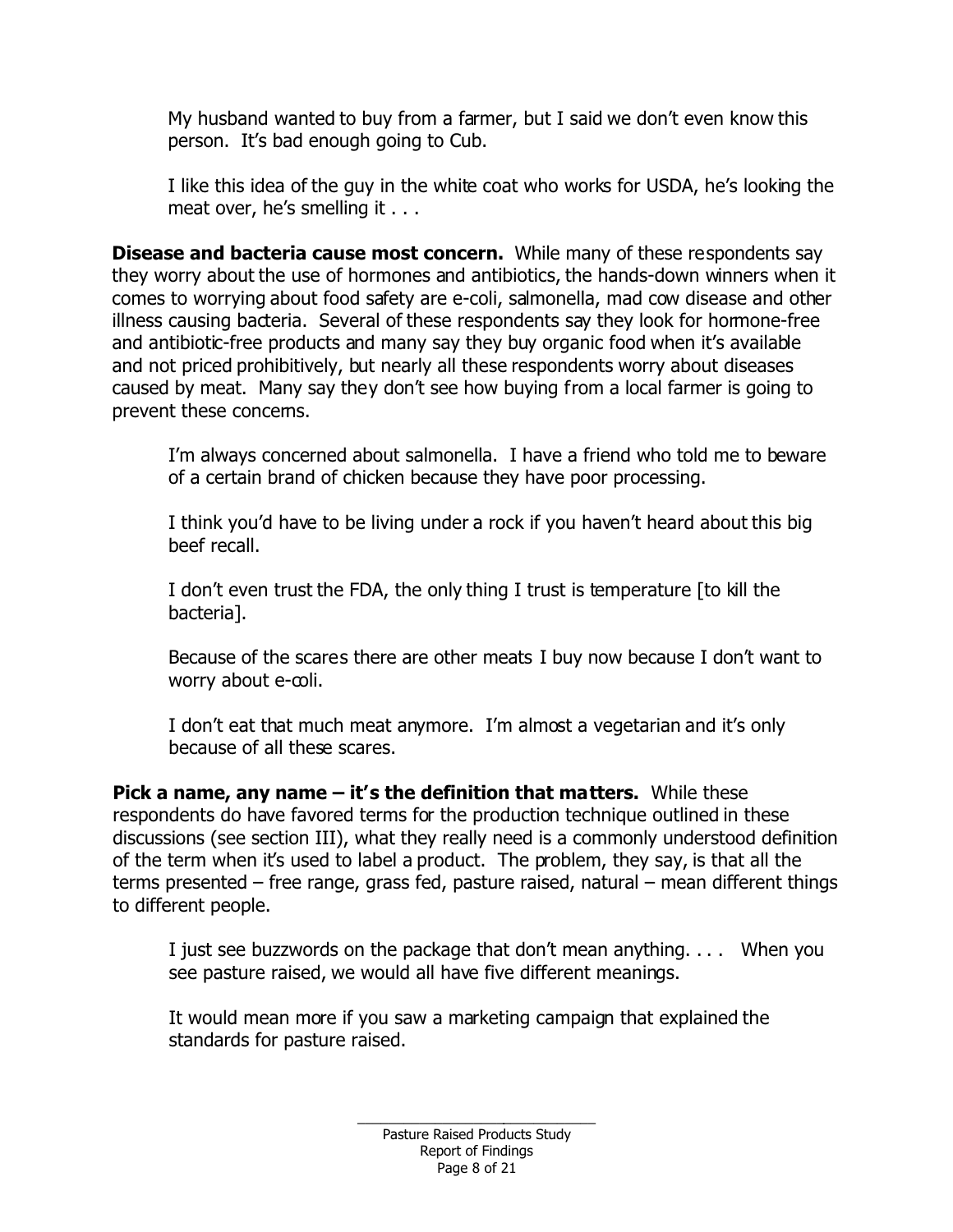**Standards must be set and kept.** The single most consistent finding of these focus groups is the need for a well-publicized standard for pasture raised products. These respondents say in addition to having a definition for the term (see above), they need to know there is a set of standards and a verification process for meeting those standards.

*If there are standards or certifications that let us know how the product is produced. If there was an assurance that they are doing what they are saying [I would feel comfortable buying from a direct source].*

*And that certification needs to be by a non-biased organization.*

**Identity is essential.** With so many products on the market and so many questions about quality on the minds of these participants, they say a "brand" is key to helping promote pasture raised products. Several of these respondents refer to the "Real" label they see on dairy products. They say a similarly well-publicized label for pasture raised products that meet established standards (see above) would raise their confidence in the product and make them more likely to buy.

*If it comes out under several brand names, make sure there's a slogan that links them.*

**Many respondents say consumers suffer from information overload.** Many of these respondents say the bad news about food is coming at them from every direction. First it's fat, then it's red meat, next it's disease. And what about animal welfare and all those hormones and antibiotics? Should I feed my child fish because it's low fat or do I have to worry about mercury? These respondents say it's not that they want to ignore these warnings, it's just that they don't know which are legit and which are first-time, small-scale studies that might be refuted in the long run. Some say they just have to trust that they're making the right decisions and that the USDA and their grocers will make sure their food is safe.

*If you listen to the news everyday you hear about a study that proves something is going to kill you. It just goes on and on. But if you hear the same thing over and over and it's a reputable organization like the American Medical Association and it's a long-term study, that makes a difference.*

**Key benefits must be for the consumer.** Most of these respondents say they do care about animal welfare – they don't want to see meat, poultry and dairy animals kept in unnecessarily cruel conditions. Several respondents say they won't eat veal because of the way it is produced. Still, they say, in the end the attributes to pasture raised production they most want to hear about are those that directly benefit them and their families (i.e., lower fat, less stress makes better tasting food, less chemicals, etc.).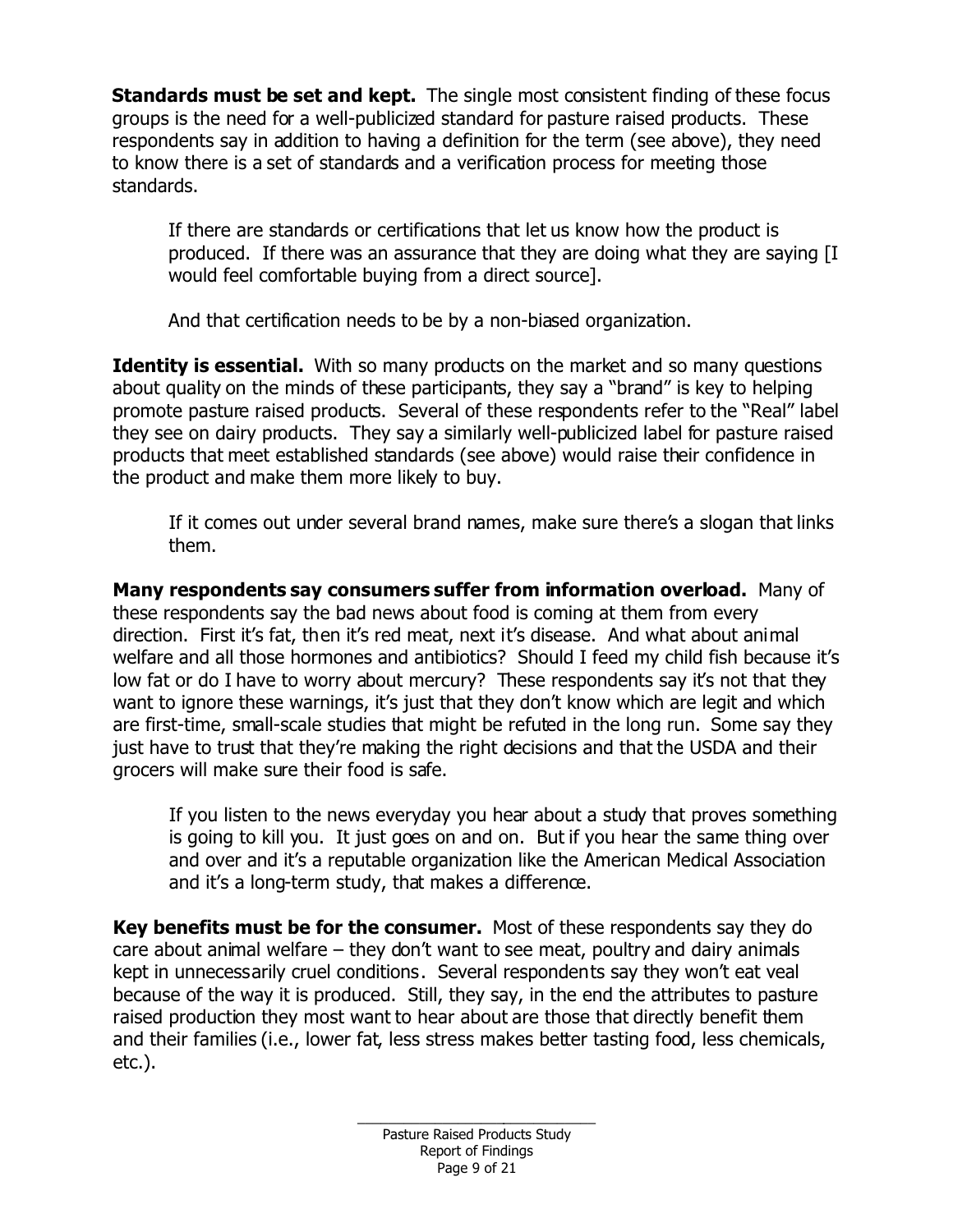*I like lamb but my wife won't let me cook it. She has a problem with the baby thing.*

*I want to know that it tastes better and that it's healthy for me.*

**Respondents aren't quick to see environmental benefits.** Almost none of these respondents are able to name the environmental benefits of pasture raised production. "Manure management" just isn't in their vocabulary. Even when this benefit is pointed out to them, they struggle to see the benefit. Several respondents point out that whether confined or in the pasture these animals produce the same amount of manure. So, they ask, what is the difference?

**Some see the benefit to family farmers.** A few of these respondents mention supporting their local farmers as a key benefit to buying pasture raised products. Nearly all of these respondents say that if a product meets a defined standard and is labeled "locally produced" they are much more likely to try it.

*I want to support a family farmer and not some huge farm co-op.*

*I would pick up a package that said "locally produced."*

# **IV. Response to Terms and Technique in General**

This bears repeating – regardless of the term used, these respondents insist on a uniform definition for that term (see section II). While each of these terms raises questions for respondents, they consistently wonder three things:

> How do I know what this term *really* means? What standards are in place for products that carry this label? Who is making sure those standards are being met?

## **Reaction to terms**

Respondents in these groups were asked to offer their impressions of the following terms. They were also asked how this term, if they were to see it on a meat, poultry or dairy product, would affect their perception of the product's value.

**Free range:** Many of these respondents have pretty clear ideas about this term. They say they largely associate the term with chickens, but some mention western range fed cattle. While some participants offer positive thoughts on the term, most of these respondents say this term adds little or no value to the product. A few say it might reduce the value of the product as the term has negative connotations for them.

*The way nature intended.*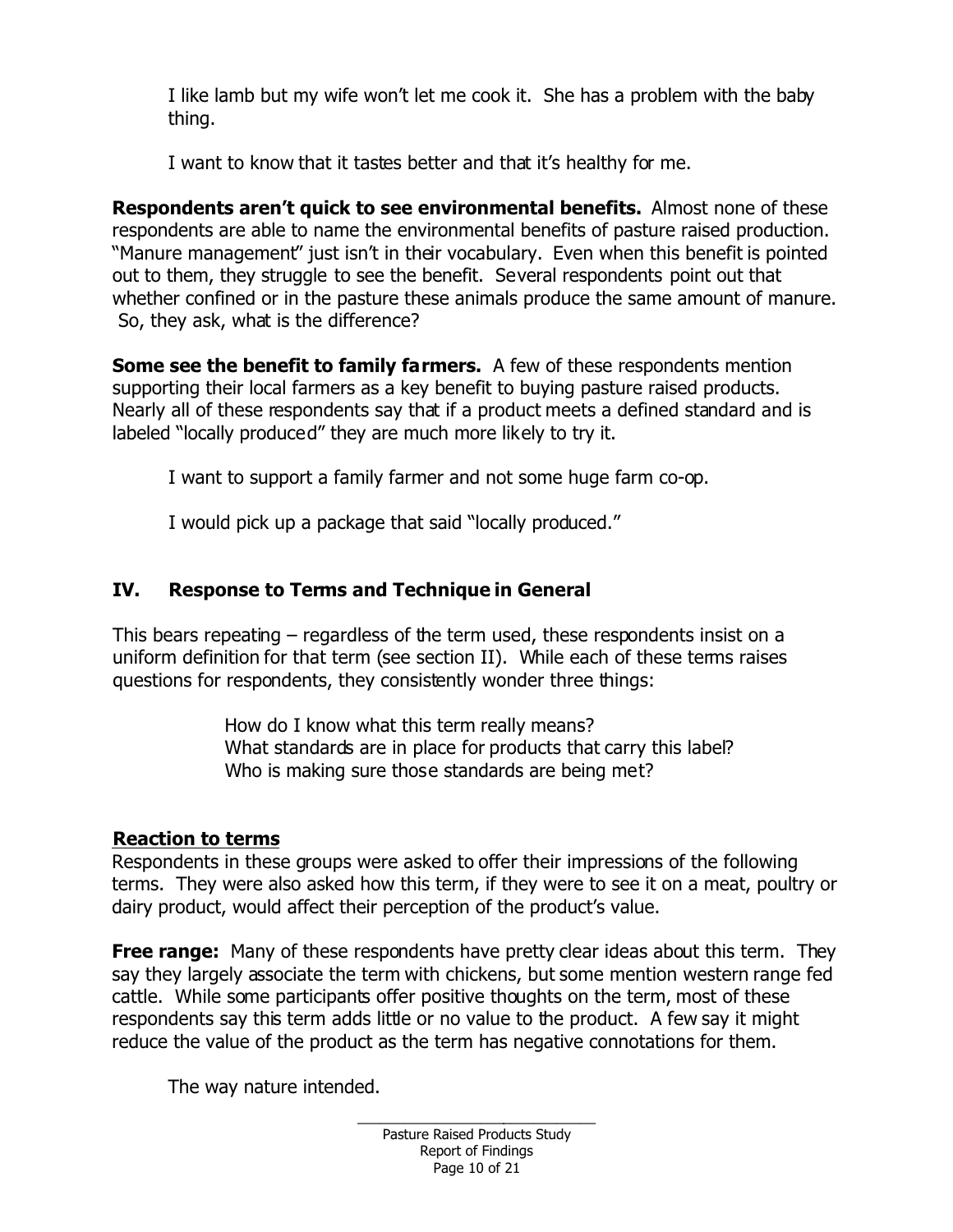*I see tough, stringy little chickens.*

*Chickens running around picking stones off the ground.*

*My dad raises free range chickens and you can tell the difference. The color of the eggs is so much nicer and they taste great.*

*More expensive.*

*Maybe fresher.*

*In a New York restaurant it might raise value, but not for me.*

**Pasture raised:** Cows – both dairy and beef – come to mind for nearly all these participants. Some mention rolling green hills, others say they see the "traditional" family farm. Overall, these respondents say seeing this term on a product will, at a minimum, catch their attention.

*More care is given.*

*They'll have less stress, doesn't that change the way it tastes?*

*That makes me think of a family farm.*

*This has a much more positive image.*

*I would be intrigued. It wouldn't be something you would normally see.*

**Grass fed:** Much like pasture raised, this term brings cows to mind and elicits many positive comments from respondents. However, participants appear to be just a bit more confused by the term and seem to express more concern about taste when it comes to beef cattle. This confusion likely affects product value when the term is used.

*What's the difference between this and pasture raised?*

*It's a positive for me because grass is natural.*

*I would think it would be a little tougher. Grain makes meat more tender.*

*Definitely going to taste different.*

*I'm not sure how you would make it strictly grass.*

*I think you're going to get the impression of the natural farmer vs. the farmer that's raising them in a pen and throwing grain down their throats.*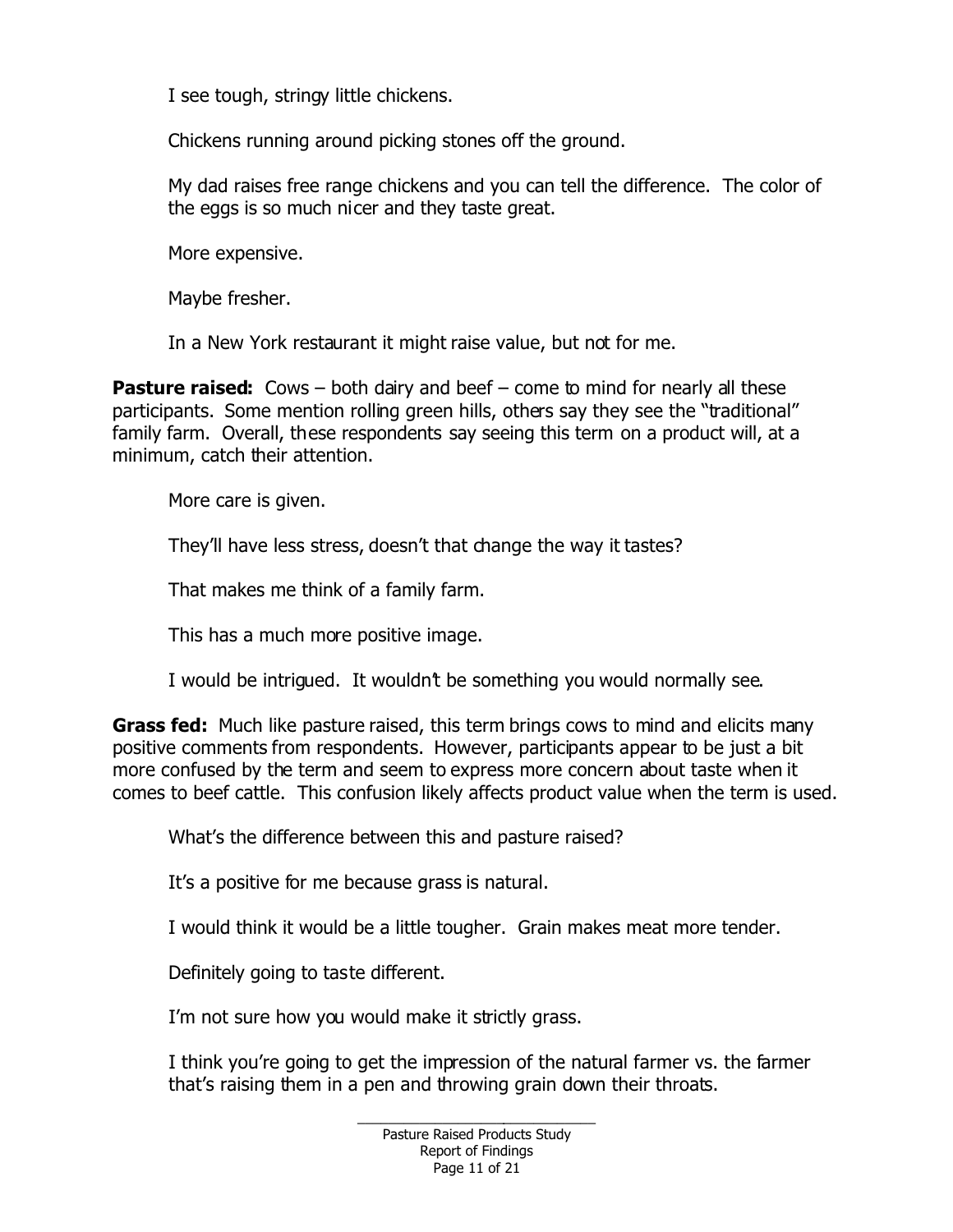*It would scare me because it's an unknown term.*

**Natural:** While many respondents say they know what natural *should* mean, many say the word is little more than a marketing term these days. And, it's a term they don't always trust.

*Fresh.*

*No chemicals.*

*Without growth hormones, maybe organic.*

*More flavorful because it doesn't have all these pesticides in it.*

*It might prompt me to take a look at the label and see if the label backs it up.*

*Natural according to what?*

*It's kind of like "new and improved".*

*Not much value, it's overused these days.*

#### **Reaction to pasture raised technique**

Once participants had a chance to respond to the terms noted above, they were presented a definition of the type of production to which these terms might refer. That description read as follows:

"Generally they refer to techniques used to produce meat, poultry and dairy products with a focus on feeding and raising the animals on pasture (grass-fed diets) as opposed to raising animals in highly confined and concentrated facilities."

Respondents were asked to create a list of **benefits** to this type of production. Those benefits, as respondents see them, include in no particular order:

> More humane to the animal; Healthier for the animal which is healthier for consumers; Less toxins caused by stress makes it taste better; Less disease; Fewer chemicals (antibiotics and hormones); Lower likelihood of contamination from manure (reduced e-coli risk); Animals get more care;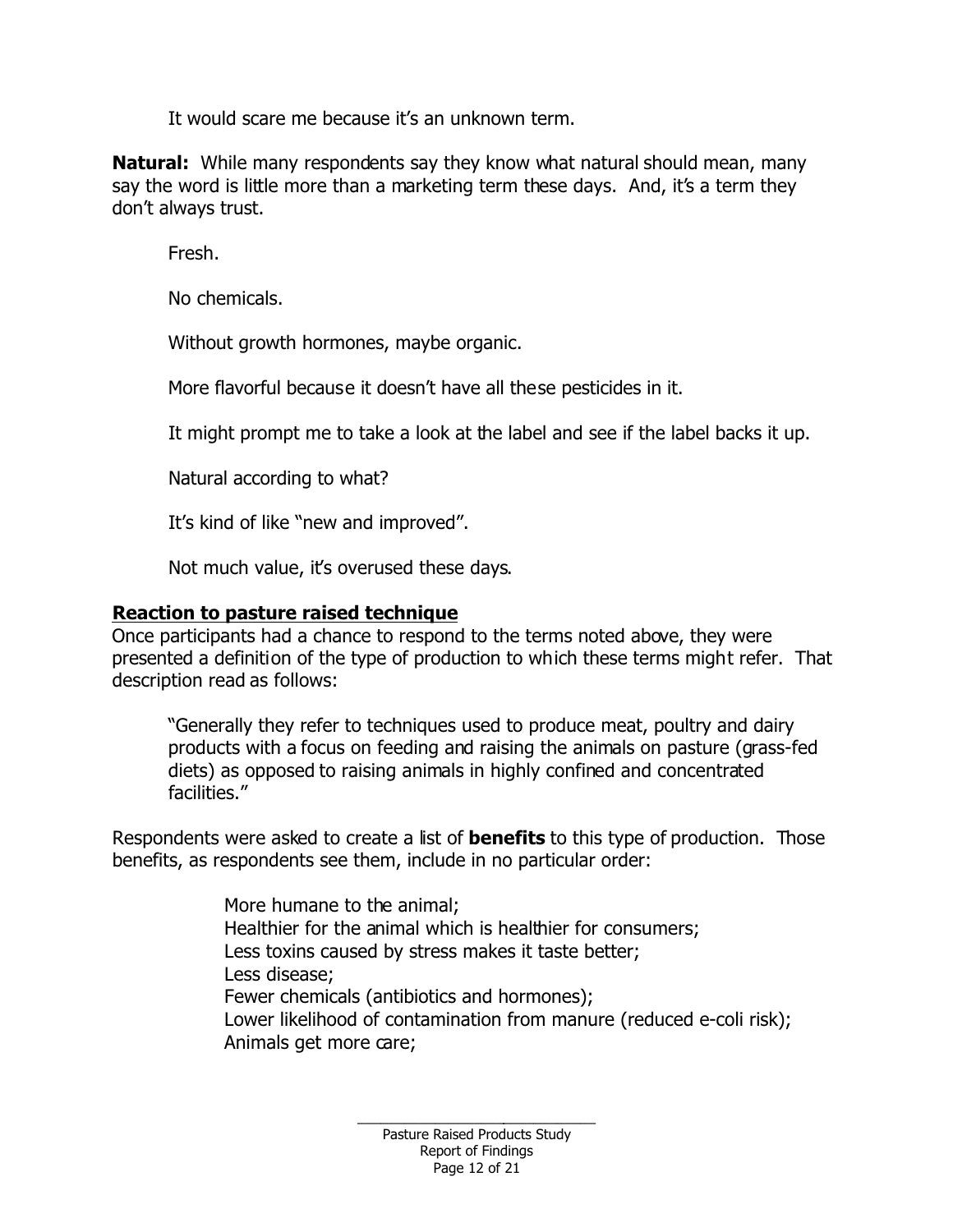Food seems more wholesome; More natural production method; and Lower fat content in meat.

These respondents indicate the description and terms noted above also raise some **concerns** related to this method of production. The include:

> Uncertainty about how product is regulated; Quality of pasture (Could it be contaminated or weedy?); Affect of grass-based diet on taste of product; Affect of grass-based diet on texture of product (meats); Potential ingestion of manure before it is fully decomposed; Uncertainty about supplemental feed (What is it?); Increased cost due to lower volume; and What about pork  $-$  it isn't a "pasture" animal, is it?

The concern which sparked the most discussion during these groups is related to the pasture raised animal's free access to food. Many of the respondents say they are very uncomfortable with the idea of the animal being free to eat anything it comes across. They say that could include anything from noxious weeds that might affect the taste of the meat, poultry or dairy product to potentially toxic materials.

*If it's wandering around, what does it eat? Those people who are concerned about pesticides but don't worry about what it's eating . . .*

*I would wonder if it were gamey.*

*In the pasture, you're going to have all kinds of weeds.*

*That's why my husband doesn't like chicken because he sees them on the farm picking up everything.*

*It raises a concern for me, seeing them eat everything.*

#### **Preferred Term**

When asked to select one of the four terms presented during the focus group to best represent the type of production described *and* the benefits they've mentioned, most of these respondents agree that "pasture raised" is the term. However, pasture raised is by no means the unanimous choice. All these terms – including the ambiguous "natural" – got at least one nod from a participant.

Respondents in at least two of these groups also mentioned "home-raised" and "farmraised" as terms that might fit with both the benefits they see and the technique as it was described to them.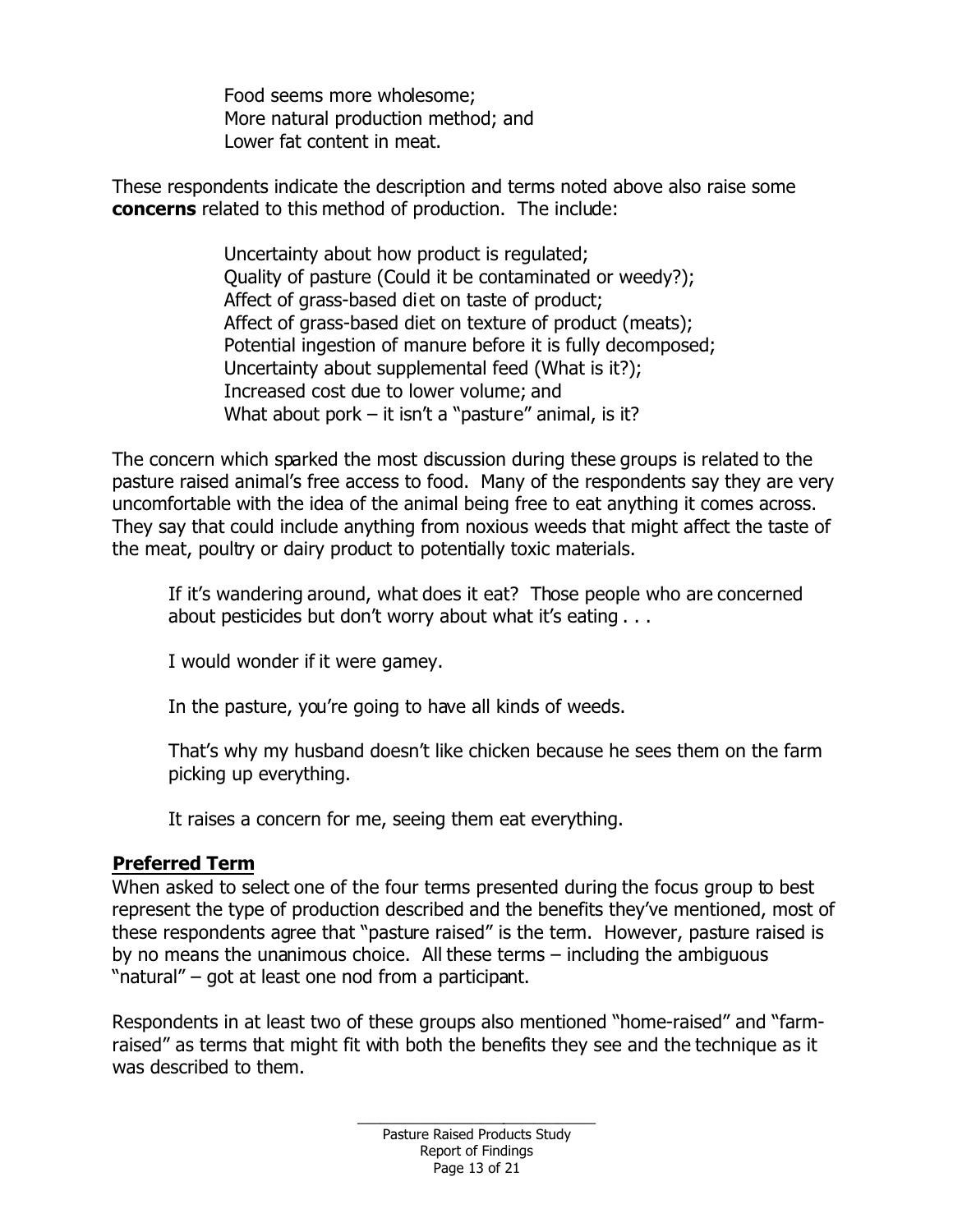**Interpretive note:** While these respondents don't come right out and say it, it seems likely that pasture raised gets their vote because term implies some intervention by the farmer while still meeting the "less confined" criteria that appeals to them. Many speak nostalgically of pasture.

*Green rolling hills with white fences.*

*The typical Wisconsin scene with the cows on the green grass.*

Yet pasture also means that at some point the cows come home, the chickens go to the roost, the farmer will oversee that evening meal of corn, mixed grain or hay.

I suspect these same thoughts led some to suggest the more personal terms "homeraised" or "farm-raised." These terms also appear to solve the problem of which animals pasture raised refers to  $-$  many of these respondents say pasture raised is fine for cows and can work for chickens but just doesn't seem right for addressing pork production.

However, for definition-starved respondents, these even more vague terms create additional marketing dilemmas. If they aren't sure what pasture raised means, how can they possibly know what home-raised or farm-raised means? And how do we appropriate these broad generic terms for the brand identity they say they need?

Perhaps the better question is this: Who would have thought the dairy folks would take a word as broad as "real" and turn it into a logo so closely identified with milk that most of us recognize the symbol instantly?

With the proper treatment – and the standards to back it up – these words hold similar potential for pasture raised products.

## **V. Opportunities and Barriers to Marketing Pasture Raised Products**

## **General Opportunities and Barriers**

Several of our key findings indicate there are many potential **opportunities** for farmers marketing pasture raised products. They indude:

> Most respondents are open to trying these products given the appropriate incentive.

> Participants care about providing quality food to their families and search out healthy options;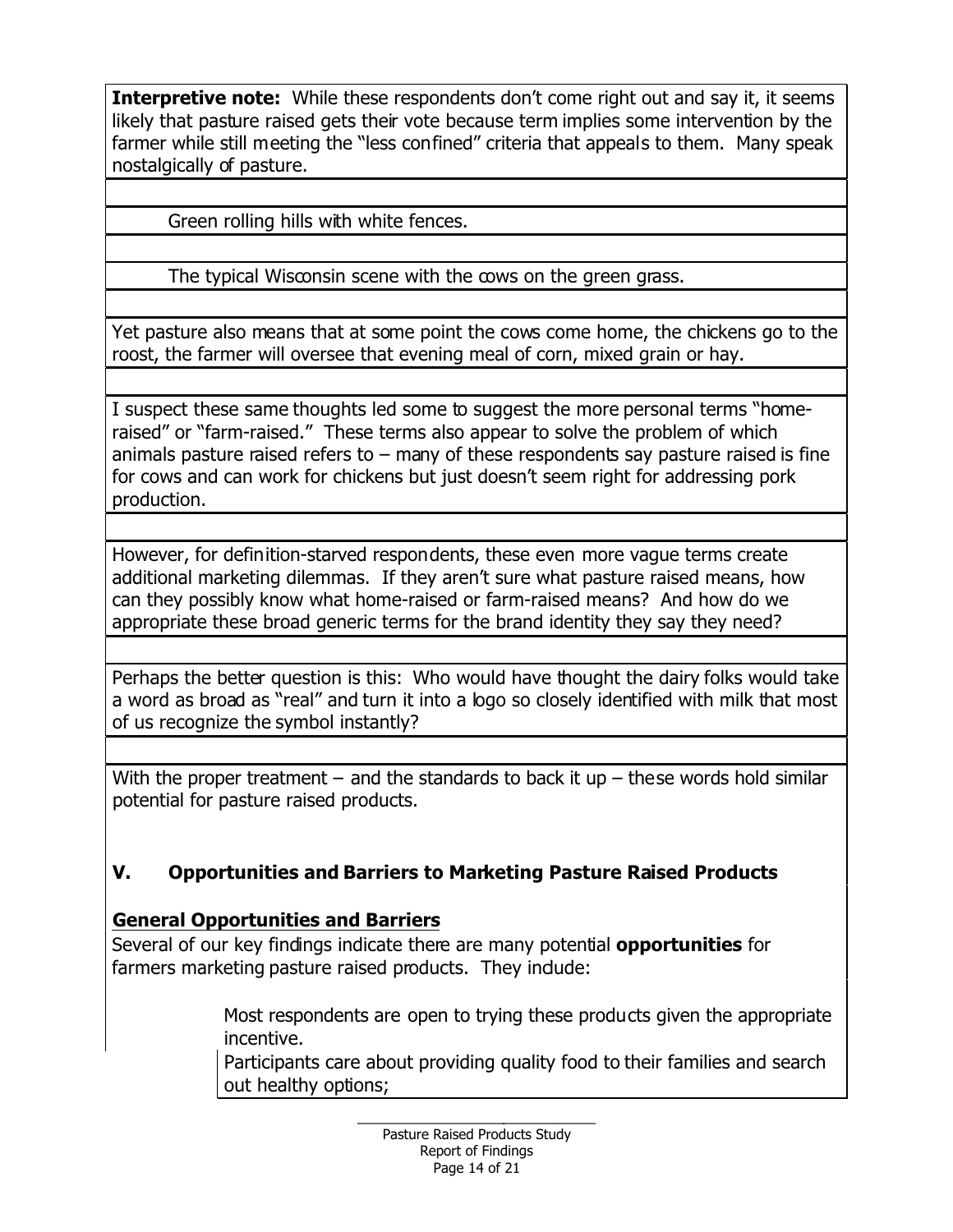These participants are able to identify the benefits of pasture raised products with little real information about the product; Support for local producers is strong in these groups; Several of these respondents have had positive experiences with farm raised products purchased through local producers; and Respondents do express some concern for animal well-being.

These groups also reveal several potential **barriers** producers must work to overcome in order to take full advantage of the opportunities. They include:

> Lack of trust in unknown sources – particularly those that they see as unregulated or lacking set standards;

Expectation that pasture raised products will cost more;

Expectation of increased or superior quality of product to justify cost; Concerns about how pasture raised technique will affect taste of products; Respondent need for convenience both in access to food and food preparation; and

Respondent resistance to buying in bulk and the related concern that they will need to buy cuts of meat they don't want in order to get those they do.

# **Opportunities and Barriers by Region**

For the most part, very few differences exist between respondent attitudes according to region. Exceptions include:

> Respondents in Waterloo, Stephens Point, Rochester and, to some extent, Des Moines appear to be slightly more open to buying direct from a producer;

Respondents in Waterloo and Rochester appear to be more likely to see price as a factor when choosing products; and

When it came to seeing the environmental benefits of pasture raised techniques, the Des Moines group was the only group to address it on their own without prompting.

# **VI. Message Development**

When it comes right down to it, these respondents say the message they need to hear is one of **healthy, tasty food** for their family. They like the idea that they can get that food and still support a method of production that promotes animal well-being and protects the environment. But, when forced to choose a message that motivates them, they say it's all about **convenient access to healthy, good tasting food at a reasonable price**.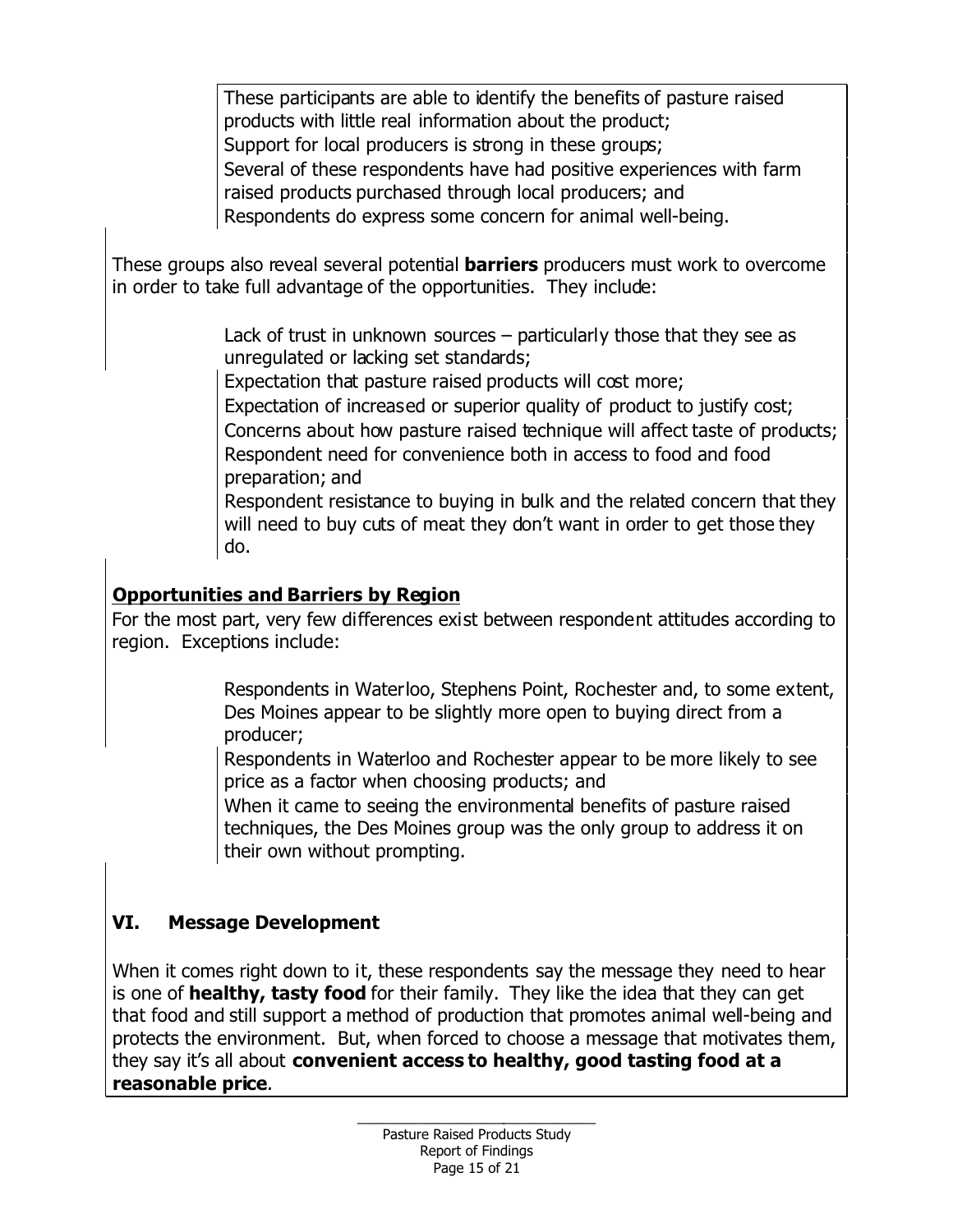Respondents were asked to review a hand out with messages for promoting pasture raised meat, poultry and dairy products. They were asked to review each message and gauge the likelihood of that message motivating them to further explore a pasture raised product (see tallied hand out in the appendix).

These participants indicate that an effective message promoting pasture raised products must indude the following elements:

Brief and to the point.

An example: We pasture animals to produce a superior quality meat product. Easy to understand.

An example: *Our chickens are free range birds and their feed is free of antibiotics.*

Direct benefits to the customer.

An example: Our poultry has much less fat and tastes wonderful.

And while they respond to a certain amount of visual imagery (i.e., raised naturally in the fresh air and sunshine), they express skepticism at those messages they view as making unsupportable claims, those that paint too pretty of a picture, and those that use comparison-based words like "better" or "healthier".

*This sounds like an ad exec in New York thought it up. Protects our environment? Have you ever been on a farm? Do you know what you're talking about? Prove it. (Meat, message #2)*

*This almost sounds silly, it's just too much. (Poultry message #1)*

*Better than what? I don't like to see that word.* 

Many respondents also reject those messages that focus too much on the animal's living conditions.

*I'm just not that concerned with whether the chicken gets to walk around during its life or go outside, just tell me they aren't confined. That's enough for me.*

*Less fat, tastes wonderful. I want to know what it means to me.*

Respondents were asked to circle the words and phrases that work for them and cross out those that don't (see Message Key Words and Phrases table in the appendix) as they worked through the message hand out. As one might expect, many of the same words and phrases appear in both the positive and negative columns – each participant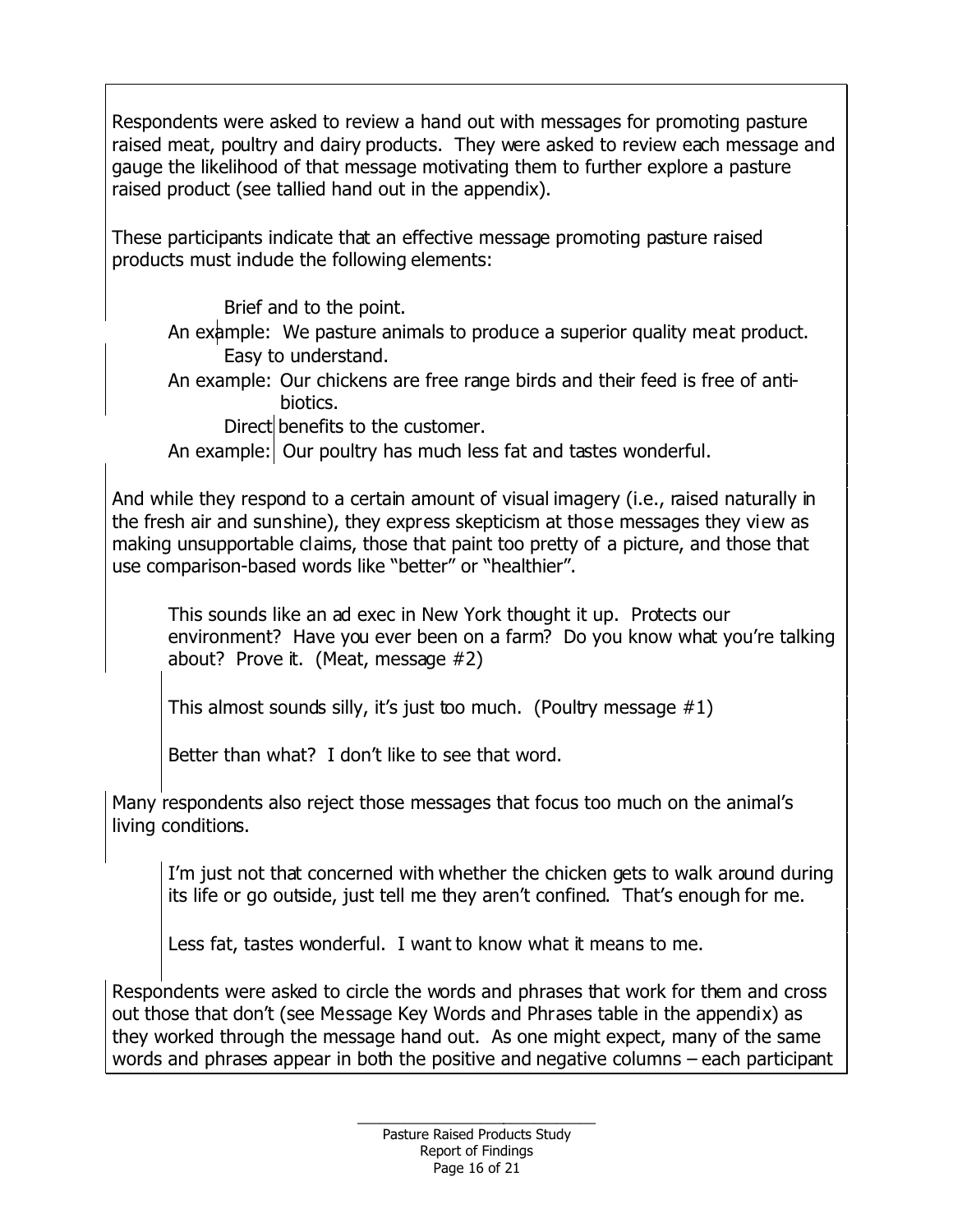responds to these messages in a personal way. That said, there are some key words and phrases which dearly fall into the  $"+'$  column. They include:

> Tastes great, tastes wonderful, good tasting . . .; Fresh; Excellent source of nutrition; Good for you; Healthy; Free of antibiotics; Free of hormones; Chemical free: Low-fat; and High quality, superior quality.

Many respondents say there are some words and phrases referring to the conditions in which the animals are kept that also work. But their responses indicate they don't need too much information about these conditions. They include:

> Not confined; Fresh air: Sunshine; Fresh grass; and High quality pasture.

**Interpretive note:** As noted above, these respondents do want to know that the meat, poultry and dairy products they eat are raised with concern for animal well-being. However, their responses indicate they aren't concerned enough to want a narrative about the animals' living conditions.

It's also interesting to note, that many of the words and phrases they find appealing related to animal living conditions are not just linked to the animal well-being, but also provided conditions which they perceive to raise the quality of the product.

# **VII. Communication and Marketing Strategies**

When asked to provide feedback on the best way to reach them with information about pasture raised products, these respondents offer two broad areas:

> News coverage (i.e., TV, radio, newspaper, news magazines, etc.) Traditional advertising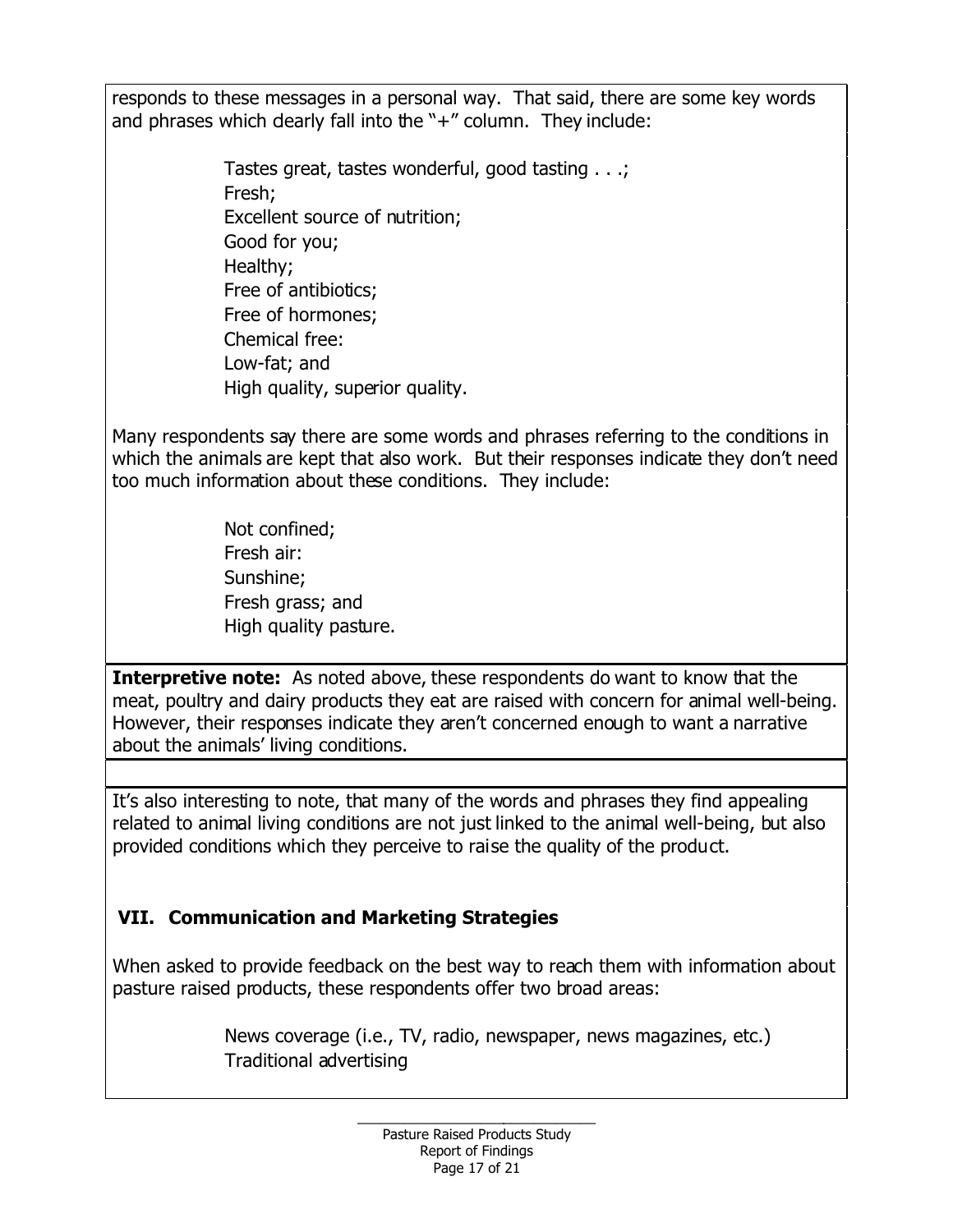Many of these respondents say they first need to see news coverage and other information that helps them understand what pasture raised *means.* Then they think they would be more likely to pay attention when they see or hear an advertisement or piece of promotional material.

## **Response to Specific Advertising/Communications Tools**

As expected, these respondents offer many different opinions regarding the most effective attention-getting tools. In general, however, they say the more accessible the information or advertising is, the more likely they are to pay attention. Trusting the information, they say, is a different matter. Most of these respondents say they want to be able to sample a product or get a discount on the first order so they don't have too much invested in something they might not like.

Respondents say **Local (community) newspapers** work because they offer local news and information. This is where these respondents say they would expect to see a feature on a pasture raised product producer in their area. They also turn to these papers for food and grocery advertisements and coupons. Note: Respondents in more urban areas mention local suburban newspapers as a source of information and useful advertisements and coupons.

Many of these respondents say they do pay attention to **traditional advertising** (i.e., TV, radio, newspaper, magazine). Most say any ad that included the key message of convenient, healthy, good tasting food would cause them to pay attention. Their responses indicate that television and newspaper advertising are the most likely to reach them.

The idea of seeing a **pasture raised label** on their food products is one that really works for these respondents – assuming they know what the label means and what the standards are. They say if they know they can trust this label, they won't be so leery when it comes to buying pasture raised products from non-traditional sources like direct from the farmer, at the farmers market, etc.

**Direct mail** gets mixed reviews from these respondents. Some participants say they would welcome a postcard or flyer with information on pasture raised products and how to purchase the product. But, they say, a coupon or discount offer is needed to encourage them to actually follow through and make the purchase. Other respondents say all their direct mail pieces go straight to the trash – though they concede that a prominent coupon might give them pause.

These respondents don't see the **Internet** as a good first contact for information on pasture raised products. Some respondents say they would go to the Web for more information once they've seen a compelling advertisement or heard a news story that gets their attention. Only a few of these respondents indicate an interest in actually ordering food online.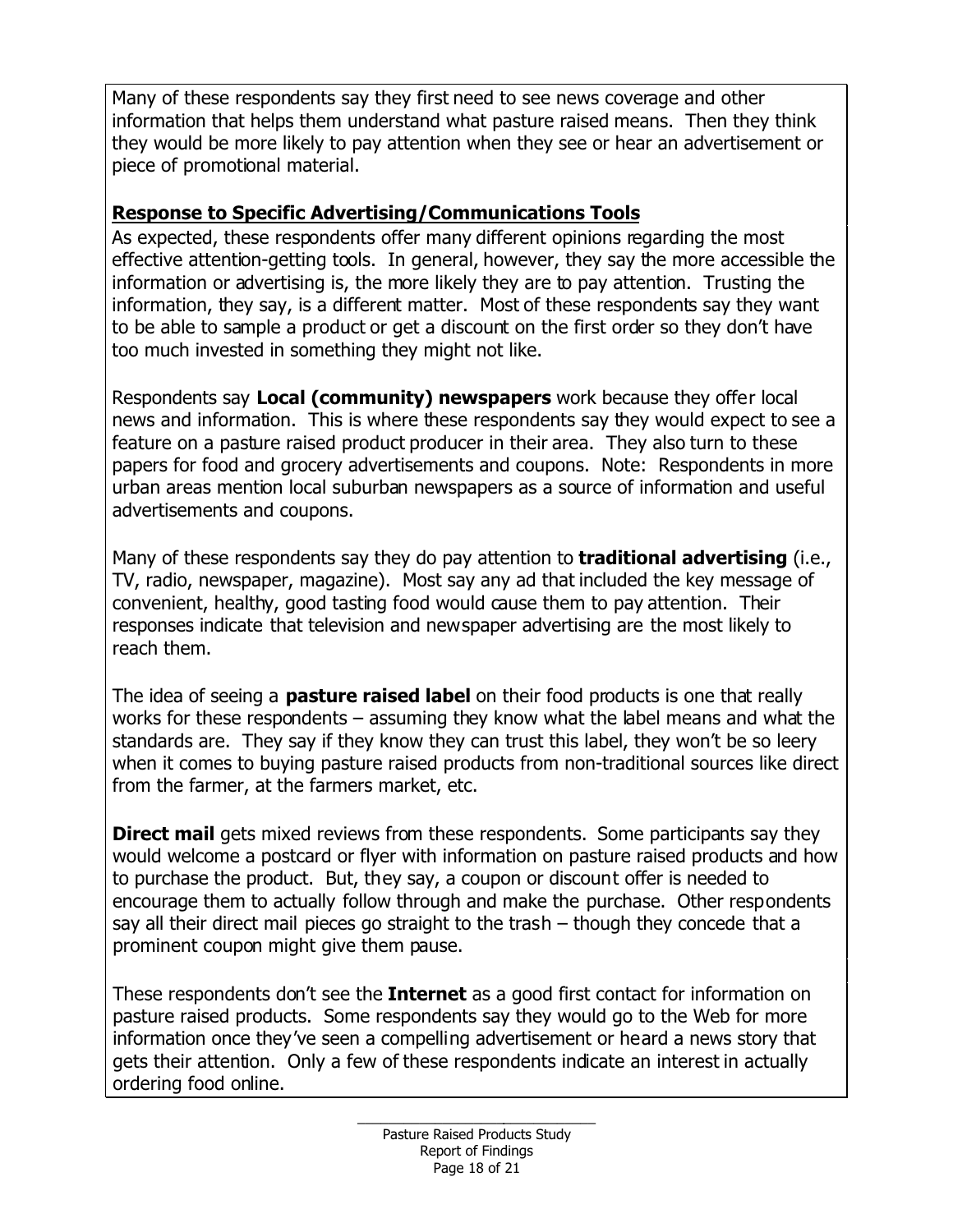**Billboards** are okay, these respondents say, as long as they aren't the first wave of communication. Most respondents say they do pay attention to billboards that promote a product or service, but when it comes to pasture raised products they need a little background before a traditional ad works. They say a billboard isn't going to provide enough information to motivate them to go find out more.

**Flyers and displays** are good ways to attract their attention, but most respondents concede they will be most effective in grocery stores that may or may not carry pasture raised products. These respondents also recommend using flyers and displays to spread the word at butcher shops, farmers markets and specialty stores – all places they visit at least occasionally.

These respondents say the most effective communication tool is **word of mouth**. Nearly all of these respondents say they are very likely to try a product if a friend or family member recommends it. And, perhaps more importantly, they say they **trust** these recommendations.

## **VIII. Recommendations and Strategies**

It's important to note that focus group research is not scientific – these findings cannot be projected to a larger population. The following recommendations and strategies are based on the comments of these focus groups respondents.

General Recommendations:

Explore options for a co-op marketing campaign that would develop and publicize general standards for pasture raised products.

Consider developing a corresponding logo/label independent producers can use on their packaging and in advertisements. Cooperating producers would be required to meet general standards before using logo/label.

Develop a public awareness campaign for logo/label.

Create do-it-yourself marketing kits with sample advertisements, press releases, etc.

Recommendations for Individual Producer Marketing Efforts:

Consider promoting word of mouth advertising for your current customers. Offer a free product or discount for each new customer they send your way.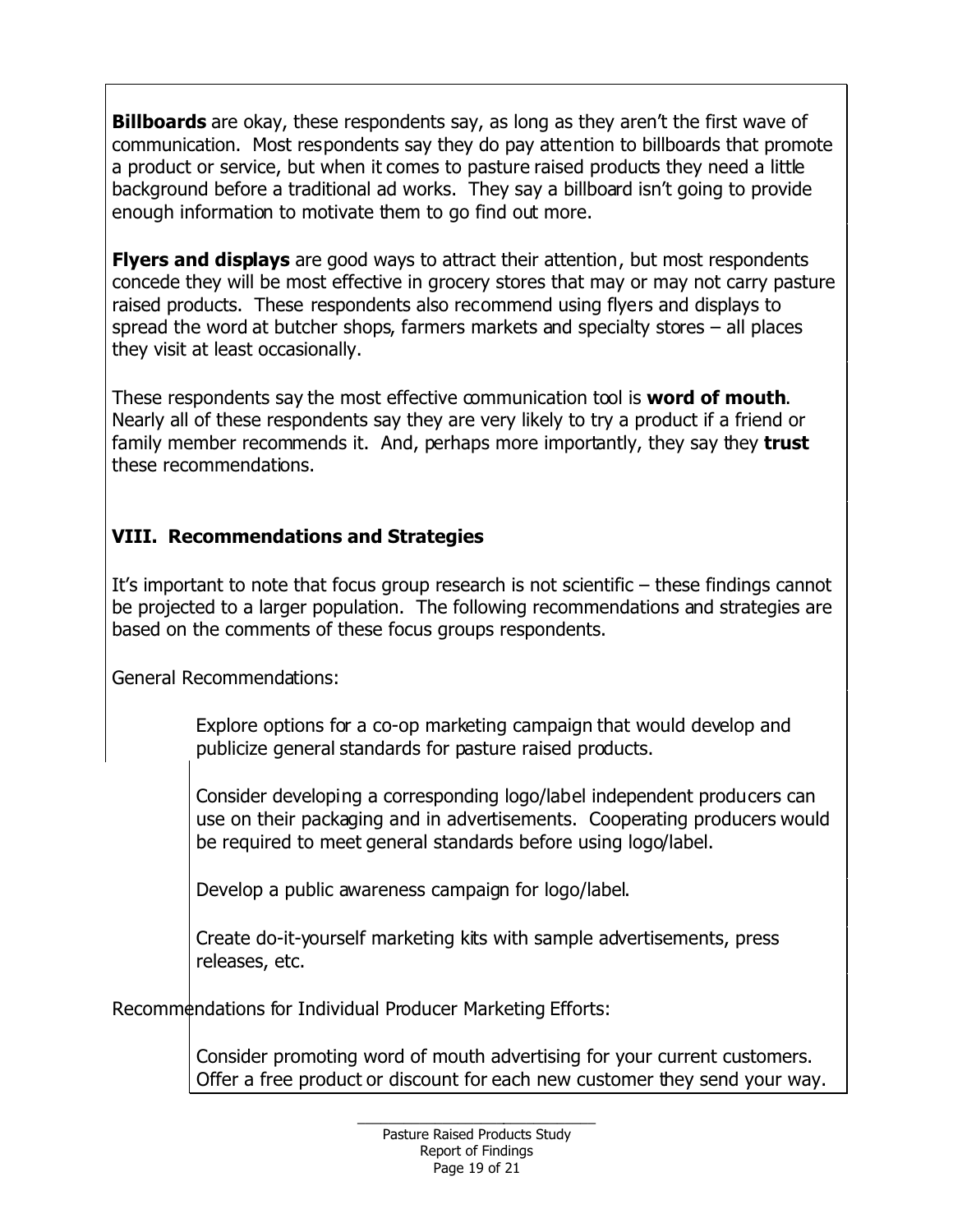Provide current customers with additional product lists or first-time customer discount coupons they can give friends and family.

Look for opportunities to promote your product in local newspapers. For instance if there is a national story on food safety, contact your local paper and let them know how your product is making a difference.

Consider taking the plunge and advertise in local/community papers. Ads are typically low cost and reach a large portion of the community.

Promote your local ties in all advertising.

Explore options for coupons and/or discounts when advertising  $-$  particularly in newspaper and direct mail.

Explore taste-testing options for potential customers. These might include a booth at the local community festival, the county fair, holiday celebrations, etc.

Always have samples on hand when promoting your product at farmers markets or roadside stands.

Consider placing more focus on the "healthy" attributes of your product (i.e., lower fat, less/no chemicals, etc.).

Consider minimizing – but not excluding – mention of animal well-being and placing the focus on benefits to your customer.

Remember to use clear, easy to understand terms when promoting your product. Avoid using overly technical or industry specific terms.

Explore packaging and bundle options that allow customers more choice of cuts and quantity. Emphasize these options in your promotional materials.

Consider forming partnerships with local meat markets and specialty stores to provide some products for resale, but also as a conduit for customers looking for high quality, healthy meat and poultry.

Explore ways to make access to the product as convenient as possible while still maintaining consistency and a sense of professionalism. For instance consider home delivery schedules that allow customers to know exactly when their product must be ordered for deliver on a specific day, etc.